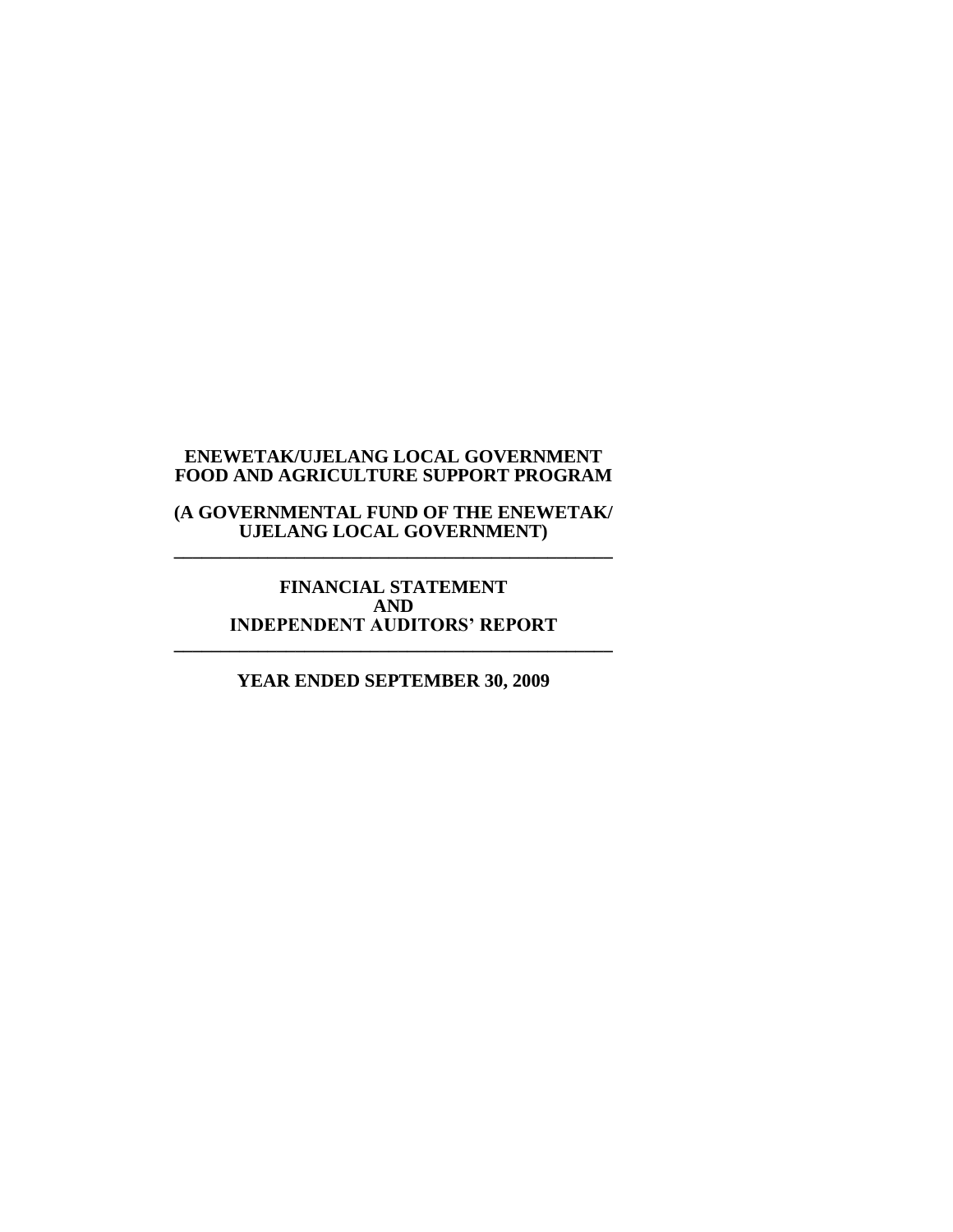

Deloitte & Touche LLP 361 South Marine Corps Drive Tamuning, GU 96913-3911 USA Tel: (671)646-3884 Fax: (671)649-4932 www.deloitte.com

# **INDEPENDENT AUDITORS' REPORT**

Mayor Jackson Ading Enewetak/Ujelang Local Government Republic of the Marshall Islands:

We have audited the accompanying statement of revenues, expenditures and changes in fund balance of the Enewetak/Ujelang Local Government (EULGOV) Food and Agriculture Support Program (the Program), a governmental fund of EULGOV, for the year ended September 30, 2009. This financial statement is the responsibility of the Program's management. Our responsibility is to express an opinion on this financial statement based on our audit.

We conducted our audit in accordance with auditing standards generally accepted in the United States of America and the standards applicable to financial audits contained in *Government Auditing Standards*, issued by the Comptroller General of the United States. Those standards require that we plan and perform the audit to obtain reasonable assurance about whether the financial statement is free of material misstatement. An audit includes consideration of internal control over financial reporting as a basis for designing audit procedures that are appropriate in the circumstances, but not for the purpose of expressing an opinion on the effectiveness of the Program's internal control over financial reporting. Accordingly, we express no such opinion. An audit also includes examining, on a test basis, evidence supporting the amounts and disclosures in the financial statements, assessing the accounting principles used and significant estimates made by management, as well as evaluating the overall financial statement presentation. We believe that our audit provides a reasonable basis for our opinion.

As discussed in Note 1 to the financial statement, the financial statement referred to above presents only the EULGOV Food and Agriculture Support Program and is not intended to present fairly the results of operations of the Enewetak/Ujelang Local Government in conformity with accounting principles generally accepted in the United States of America.

In our opinion, the financial statement referred to above presents fairly, in all material respects, the results of operations of the Program for the year ended September 30, 2009, in conformity with accounting principles generally accepted in the United States of America.

In accordance with *Government Auditing Standards*, we have also issued our report dated March 25, 2011, on our consideration of the Program's internal control over financial reporting and on our tests of its compliance with certain provisions of laws, regulations, contracts, and grant agreements and other matters. The purpose of that report is to describe the scope of our testing of internal control over financial reporting and compliance and the results of that testing, and not to provide an opinion on the internal control over financial reporting or on compliance. That report is an integral part of an audit performed in accordance with *Government Auditing Standards* and should be considered in assessing the results of our audit.

botte Harlett

March 25, 2011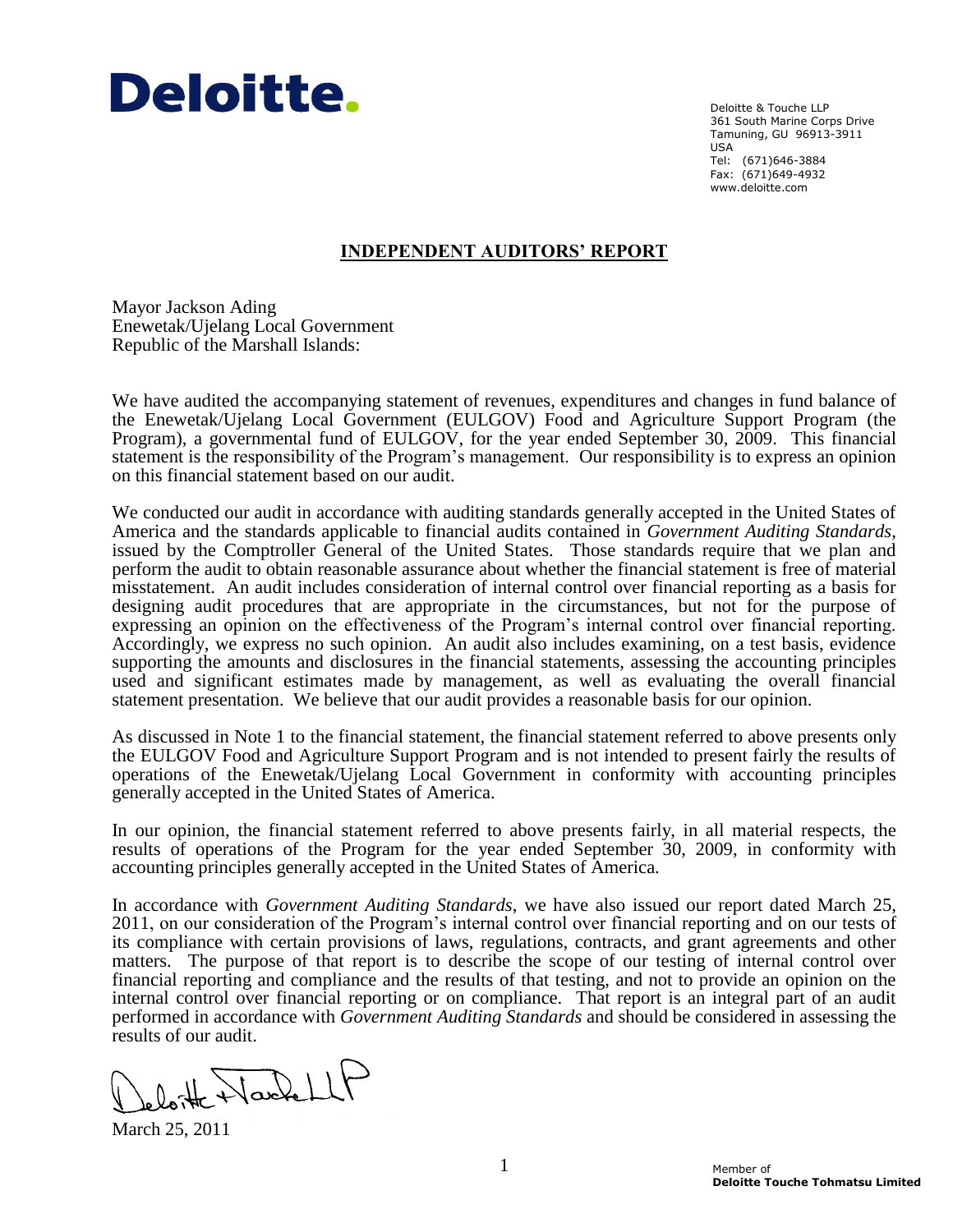Statement of Revenues, Expenditures and Changes in Fund Balance Year Ended September 30, 2009

| Revenues:                         |                           |
|-----------------------------------|---------------------------|
| Federal program receipts          | $\mathbb{S}$<br>1,932,990 |
| Total revenues                    | 1,932,990                 |
| Expenditures:                     |                           |
| Direct food costs                 | 575,354                   |
| Personnel services                | 573,393                   |
| Petroleum, oil and lube           | 507,593                   |
| Materials and supplies            | 97,666                    |
| Insurance                         | 50,900                    |
| Contractual services              | 36,000                    |
| Accomodation and other benefits   | 27,632                    |
| Repairs and maintenance           | 19,181                    |
| Kawewa subsistence                | 12,800                    |
| Warehouse rental                  | 11,278                    |
| Office supplies                   | 5,931                     |
| Travel                            | 4,214                     |
| Office rental                     | 3,600                     |
| Temporary labor fees              | 2,164                     |
| Wharfage and stevedoring          | 2,003                     |
| Communication                     | 781                       |
| Equipment rental                  | 520                       |
| <b>Bank</b> charges               | 136                       |
| Miscellaneous                     | 1,844                     |
| Total expenditures                | 1,932,990                 |
| Changes in fund balance           |                           |
| Fund balance at beginning of year |                           |
| Fund balance at end of year       | \$                        |

See accompanying notes to financial statement.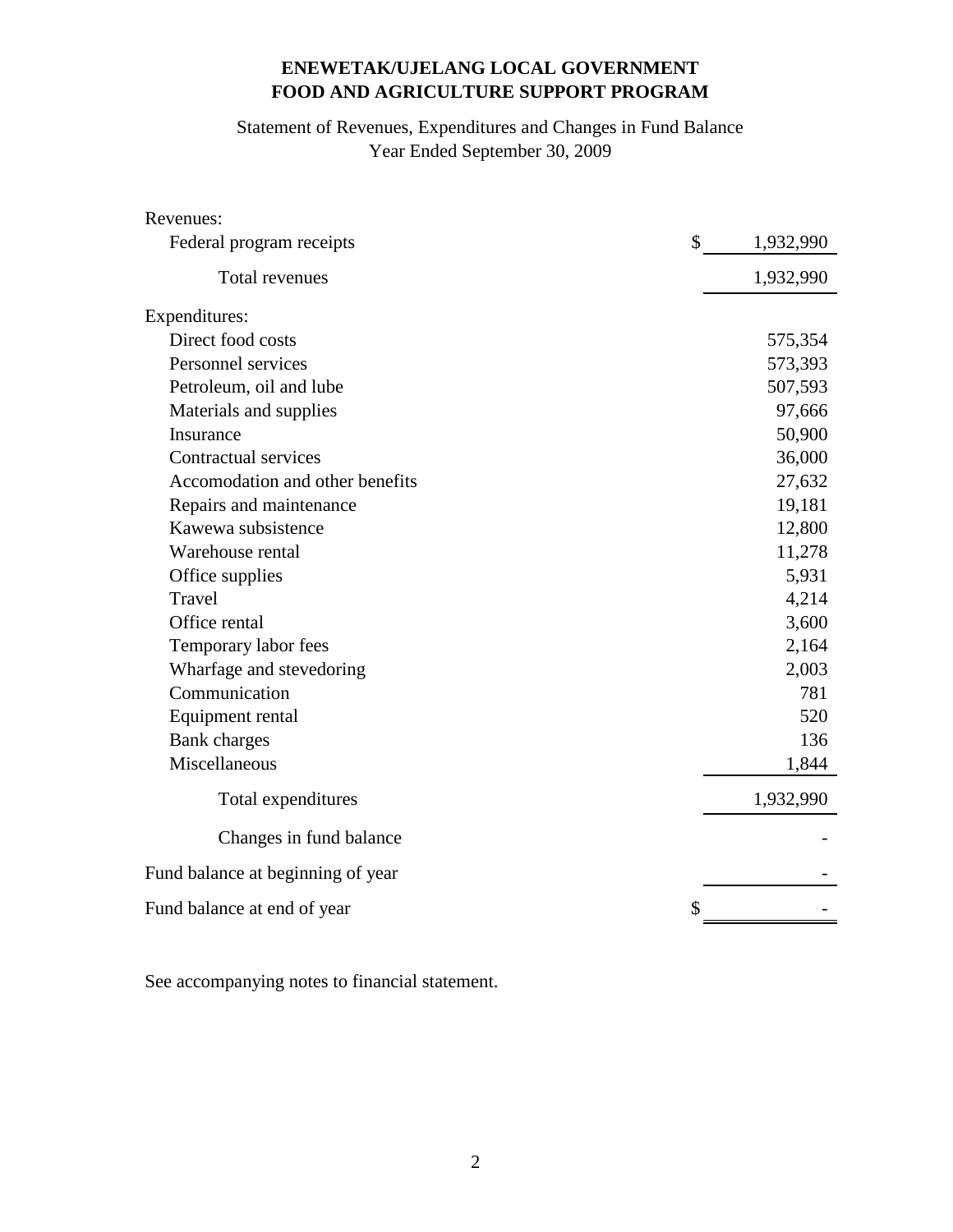#### Notes to Statement of Revenues, Expenditures and Changes in Fund Balance September 30, 2009

#### (1) Organization

The Enewetak/Ujelang Local Government (EULGOV) was established pursuant to Public Law 1981-2, the Local Government Act of the Republic of the Marshall Islands, and operates under the Constitution of the Enewetak/Ujelang Local Government. EULGOV is governed by an elected mayor and a fifteen-member council. The EULGOV Food and Agriculture Support Program (the Program) is considered a governmental fund of EULGOV and was established to account for funding received pursuant to Section  $103(f)(2)$  of the Compact of Free Association Amendments Act of 2003.

The accompanying financial statement relates solely to those accounting records maintained by the Program, and does not incorporate any accounts related to any other departments or agencies of EULGOV.

### (2) Summary of Significant Accounting Policies

The financial statement of the Program has been prepared in conformity with accounting principles generally accepted in the United States of America (GAAP), as applied to government units. The Governmental Accounting Standards Board (GASB) is the accepted standard-setting body for establishing governmental accounting and financial reporting principles. The more significant of the Program's accounting policies are described below.

### A. Measurement Focus and Basis of Accounting

The Program reports the results of its operations in one governmental fund. A fund is a separate accounting entity with a self-balancing set of accounts. They are concerned only with the measurement of financial position and are not involved with measurement of results of operations. Fund accounting is designed to demonstrate legal compliance and to aid financial management by segregating transactions related to certain government functions or activities.

Governmental funds are used to account for all or most of a government's general activities, including the collection and disbursement of earmarked monies (special revenue funds).

### B. Basis of Presentation

The accounting and financial reporting treatment applied to a fund is determined by its measurement focus. All governmental funds are accounted for using a current financial resources measurement focus. Operating statements of these funds present increases (i.e., revenues and other financing sources) and decreases (i.e., expenditures and other financing uses) in net current assets.

The modified accrual basis of accounting is used by all governmental fund types. Under the modified accrual basis of accounting, revenues are recognized when susceptible to accrual (i.e., when they become both measurable and available). "Measurement" means the amount of the transaction can be determined and "available" means collectible within the current period or soon enough thereafter to be used to pay liabilities of the current period. Expenditures are recorded when the related liability is incurred.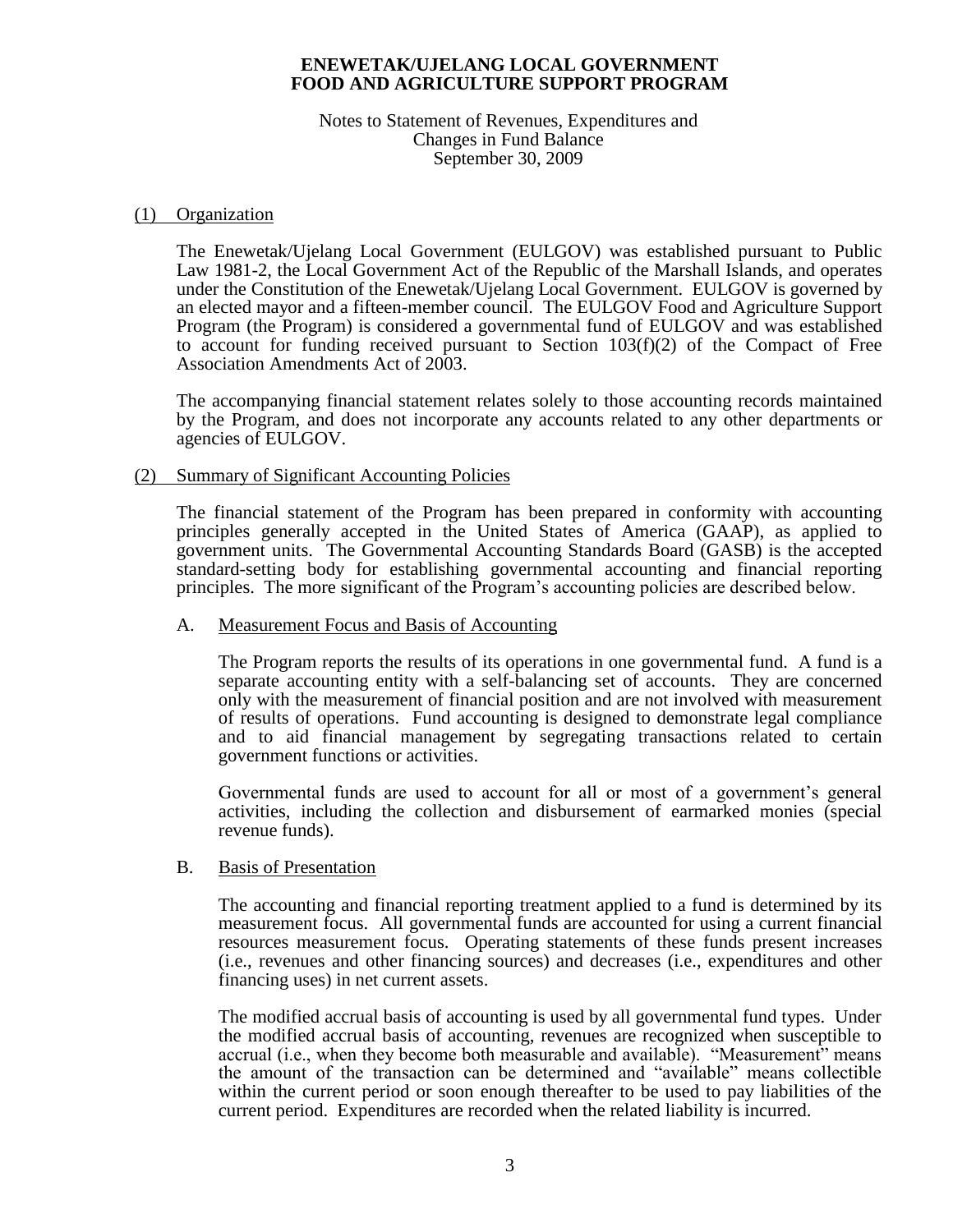#### Notes to Statement of Revenues, Expenditures and Changes in Fund Balance September 30, 2009

## (2) Summary of Significant Accounting Policies, Continued

## C. Estimates

The preparation of financial statements in conformity with GAAP requires management to make estimates and assumptions that affect the reported amounts of assets and liabilities and disclosure of contingent assets and liabilities at the date of the financial statements and the reported amounts of revenues and expenditures during the reporting period. Actual results could differ from those estimates.

### (3) Risk Management

The Program is exposed to various risks of loss related to torts; theft of, damage to, and destruction of assets; errors and omissions; injuries to employees; and natural disasters. The Program has elected to purchase commercial automobile and marine insurance from independent third parties for the risks of loss to which it is exposed. For other risks of loss to which it is exposed, the Program has elected not to purchase commercial insurance. Instead, the Program's management believes it is more economical to manage its risks internally. In the event of claim settlements and judgments, the Program reports all of its risk management activities in the General Fund of EULGOV. Claims expenditures and liabilities are reported when it is probable that a loss has occurred and the amount of that loss can be reasonably estimated. These losses include an estimate of claims that have been incurred but not reported. No material losses have resulted from the Program's risk management activities for the past three years.

### (4) Contingency

## Questioned Costs

The Program is subject to financial and compliance audits to ascertain if Federal laws and guidelines have been followed. Cumulative questioned costs of \$2,253,090 exist as of September 30, 2009. In addition, the Program is considered to have responsibility for any questioned costs that may result from Single Audits of the Program for the fiscal years for which audits have not been performed. The ultimate disposition of these questioned costs can be determined only by final action of the grantor agency. Therefore, no provision for any liability that may result upon resolution of these matters has been made in the accompanying financial statement.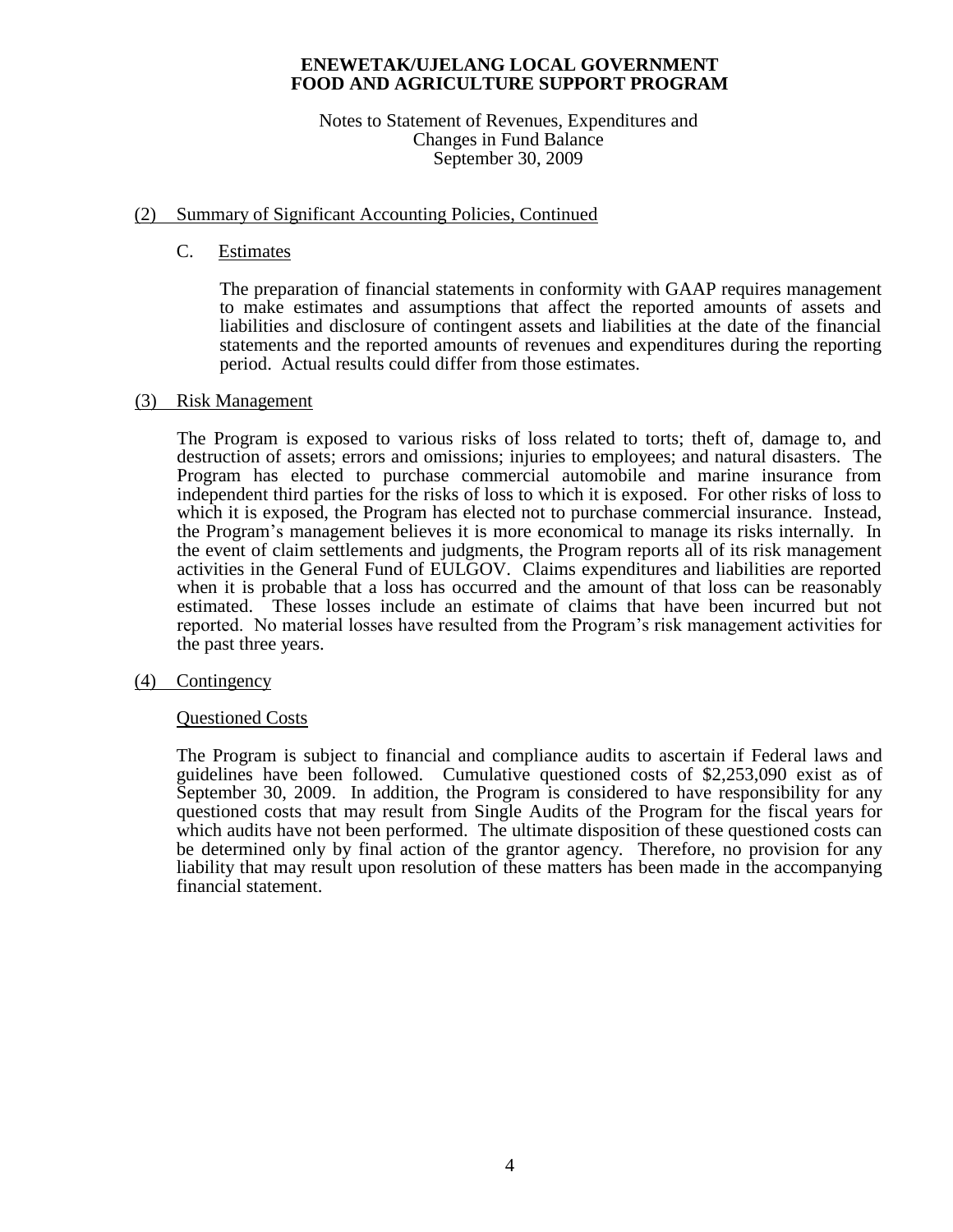## **(A GOVERNMENTAL FUND OF THE ENEWETAK/ UJELANG LOCAL GOVERNMENT) \_\_\_\_\_\_\_\_\_\_\_\_\_\_\_\_\_\_\_\_\_\_\_\_\_\_\_\_\_\_\_\_\_\_\_\_\_\_\_\_\_\_\_\_\_\_\_\_**

#### **INDEPENDENT AUDITORS' REPORTS ON INTERNAL CONTROL AND ON COMPLIANCE \_\_\_\_\_\_\_\_\_\_\_\_\_\_\_\_\_\_\_\_\_\_\_\_\_\_\_\_\_\_\_\_\_\_\_\_\_\_\_\_\_\_\_\_\_\_\_\_**

# **YEAR ENDED SEPTEMBER 30, 2009**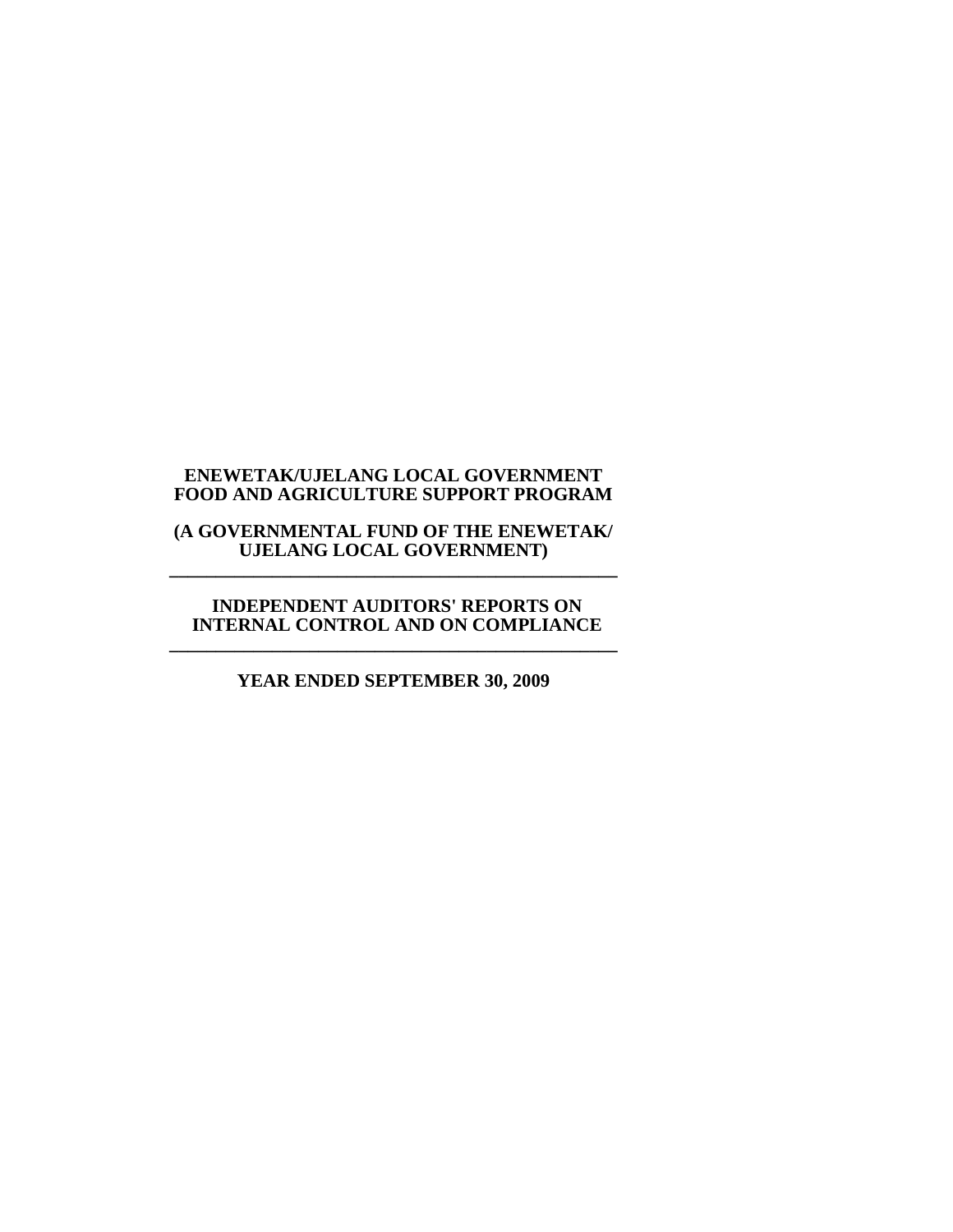

Deloitte & Touche LLP 361 South Marine Corps Drive Tamuning, GU 96913-3911 USA Tel: (671)646-3884 Fax: (671)649-4932 www.deloitte.com

#### **INDEPENDENT AUDITORS' REPORT ON INTERNAL CONTROL OVER FINANCIAL REPORTING AND ON COMPLIANCE AND OTHER MATTERS BASED ON AN AUDIT OF FINANCIAL STATEMENTS PERFORMED IN ACCORDANCE WITH** *GOVERNMENT AUDITING STANDARDS*

Mayor Jackson Ading Enewetak/Ujelang Local Government Republic of the Marshall Islands:

We have audited the financial statement of the Enewetak/Ujelang Local Government Food and Agriculture Support Program (the Program) for the year ended September 30, 2009, and have issued our report thereon dated March 25, 2011. We conducted our audit in accordance with auditing standards generally accepted in the United States of America and the standards applicable to financial audits contained in *Government Auditing Standards*, issued by the Comptroller General of the United States.

### Internal Control Over Financial Reporting

In planning and performing our audit, we considered the Program's internal control over financial reporting as a basis for designing our auditing procedures for the purpose of expressing our opinion on the financial statement, but not for the purpose of expressing an opinion on the effectiveness of the Program's internal control over financial reporting. Accordingly, we do not express an opinion on the effectiveness of the Program's internal control over financial reporting.

Our consideration of internal control over financial reporting was for the limited purpose described in the preceding paragraph and would not necessarily identify all deficiencies in internal control over financial reporting that might be significant deficiencies or material weaknesses. However, as discussed below, we identified certain deficiencies in internal control over financial reporting that we consider to be significant deficiencies.

A *control deficiency* exists when the design or operation of a control does not allow management or employees, in the normal course of performing their assigned functions, to prevent or detect misstatements on a timely basis. A *significant deficiency* is a control deficiency, or combination of control deficiencies, that adversely affects the entity's ability to initiate, authorize, record, process, or report financial data reliably in accordance with accounting principles generally accepted in the United States of America such that there is more than a remote likelihood that a misstatement of the entity's financial statements that is more than inconsequential will not be prevented or detected by the entity's internal control. We consider the deficiencies described in the accompanying Schedule of Findings and Questioned Costs (pages 8 through 12) as items 2009-1 and 2009-2 to be significant deficiencies in internal control over financial reporting.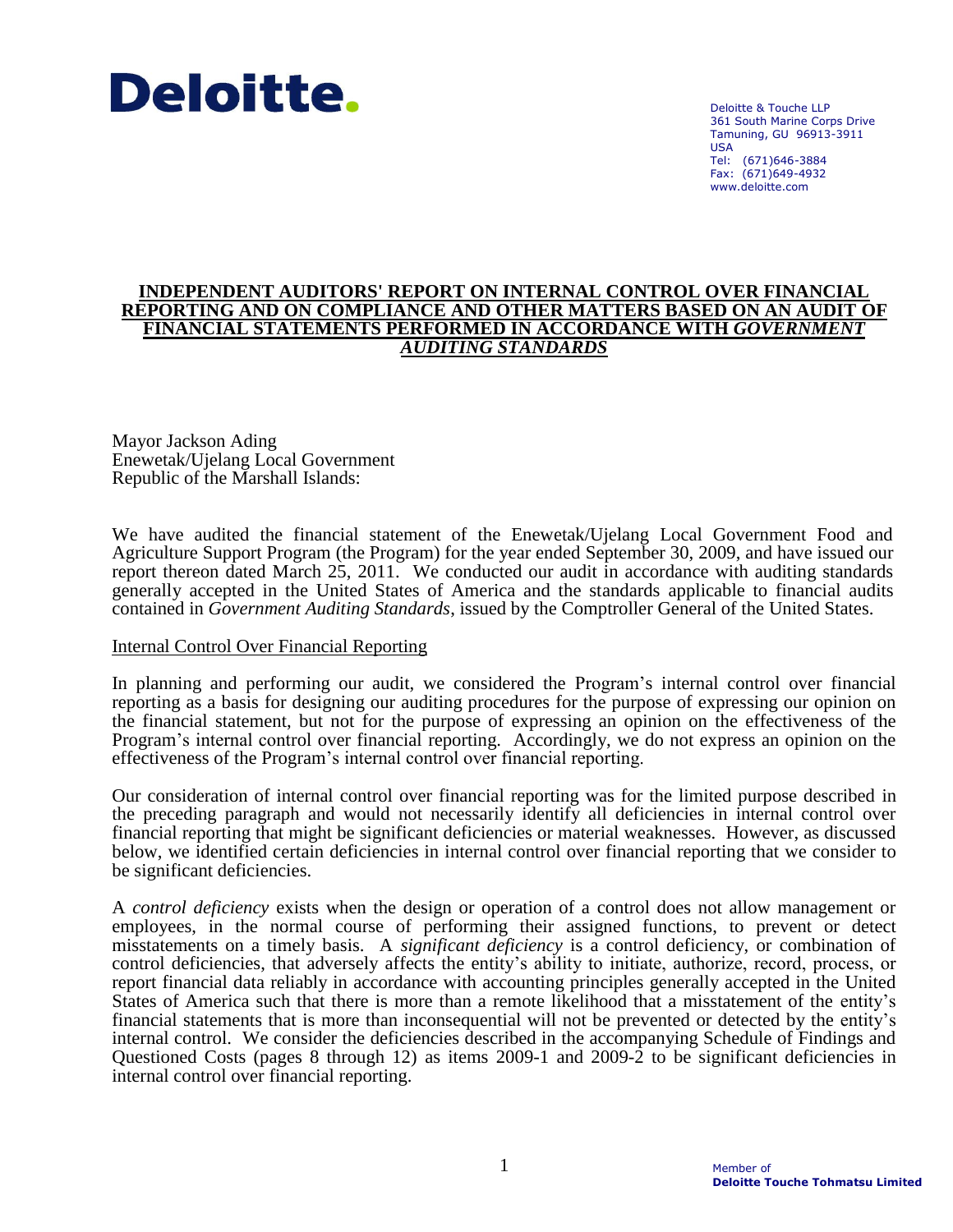A *material weakness* is a significant deficiency, or a combination of significant deficiencies, that results in more than a remote likelihood that a material misstatement of the financial statements will not be prevented or detected by the entity's internal control.

Our consideration of the internal control over financial reporting was for the limited purpose described in the first paragraph of this section and would not necessarily identify all deficiencies in the internal control that might be significant deficiencies and, accordingly, would not necessarily disclose all significant deficiencies that are also considered to be material weaknesses. However, we believe that none of the significant deficiencies described above are material weaknesses.

#### Compliance and Other Matters

As part of obtaining reasonable assurance about whether the Program's financial statement is free of material misstatement, we performed tests of its compliance with certain provisions of laws, regulations, contracts, and grant agreements, noncompliance with which could have a direct and material effect on the determination of financial statement amounts. However, providing an opinion on compliance with those provisions was not an objective of our audit and, accordingly, we do not express such an opinion. The results of our tests disclosed no instances of noncompliance or other matters that are required to be reported under *Government Auditing Standards*.

The Program's responses to the findings identified in our audit are described in the accompanying Schedule of Findings and Questioned Costs. We did not audit the Program's responses and, accordingly, we express no opinion on them.

This report is intended solely for the information and use of the management of the Program, federal awarding agencies, pass-through entities and the cognizant and other federal agencies and is not intended to be and should not be used by anyone other than these specified parties.

laith Harlett

March 25, 2011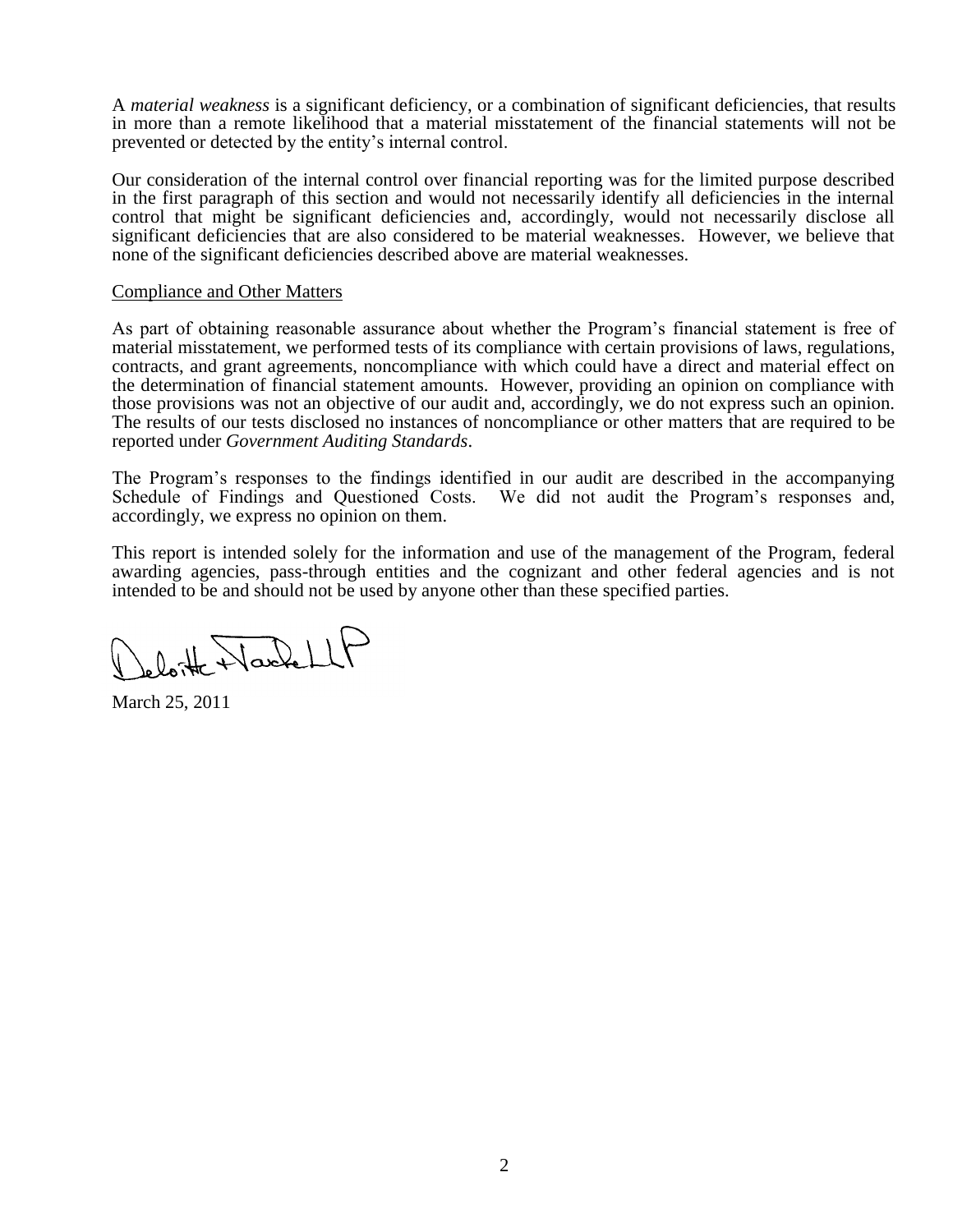

Deloitte & Touche LLP 361 South Marine Corps Drive Tamuning, GU 96913-3911 USA Tel: (671)646-3884 Fax: (671)649-4932 www.deloitte.com

#### **INDEPENDENT AUDITORS' REPORT ON COMPLIANCE WITH REQUIREMENTS APPLICABLE TO EACH MAJOR PROGRAM AND ON INTERNAL CONTROL OVER COMPLIANCE IN ACCORDANCE WITH OMB CIRCULAR A-133 AND ON THE SCHEDULE OF EXPENDITURES OF FEDERAL AWARDS**

Mayor Jackson Ading Enewetak/Ujelang Local Government Republic of the Marshall Islands:

### Compliance

We have audited the compliance of the Enewetak/Ujelang Local Government Food and Agriculture Support Program (the Program) with the types of compliance requirements described in the *U.S. Office of Management and Budget (OMB) Circular A-133 Compliance Supplement* that are applicable to its one major federal program for the year ended September 30, 2009. The Program's major federal program is identified in the summary of auditor's results section of the accompanying Schedule of Findings and Questioned Costs (pages 8 through 12). Compliance with the requirements of laws, regulations, contracts, and grants applicable to its one major federal program is the responsibility of the Program's management. Our responsibility is to express an opinion on the Program's compliance based on our audit.

We conducted our audit of compliance in accordance with auditing standards generally accepted in the United States of America; the standards applicable to financial audits contained in *Government Auditing Standards*, issued by the Comptroller General of the United States; and OMB Circular A-133, *Audits of States, Local Governments, and Non-Profit Organizations*. Those standards and OMB Circular A-133 require that we plan and perform the audit to obtain reasonable assurance about whether noncompliance with the types of compliance requirements referred to above that could have a direct and material effect on a major federal program occurred. An audit includes examining, on a test basis, evidence about the Program's compliance with those requirements and performing such other procedures as we considered necessary in the circumstances. We believe that our audit provides a reasonable basis for our opinion. Our audit does not provide a legal determination of the Program's compliance with those requirements.

In our opinion, the Program complied, in all material respects, with the requirements referred to above that are applicable to its Enewetak Food and Agriculture Support Program (CFDA # 15.875) for the year ended September 30, 2009. However, the results of our auditing procedures disclosed instances of noncompliance with those requirements, which are required to be reported in accordance with OMB Circular A-133 and which are described in the accompanying Schedule of Findings and Questioned Costs as items 2009-1 and 2009-3.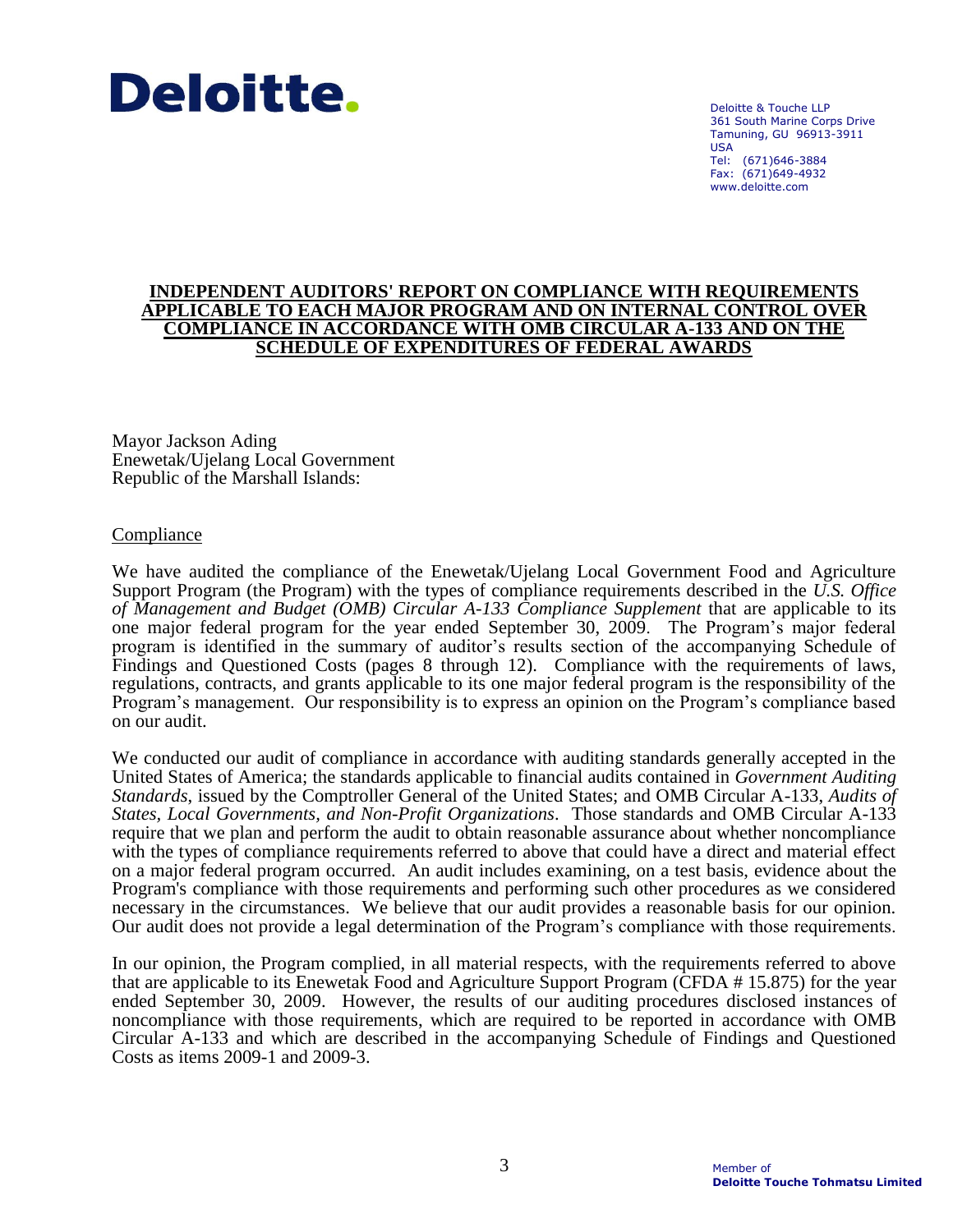## Internal Control Over Compliance

The management of the Program is responsible for establishing and maintaining effective internal control over compliance with the requirements of laws, regulations, contracts, and grants applicable to federal programs. In planning and performing our audit, we considered the Program's internal control over compliance with the requirements that could have a direct and material effect on a major federal program in order to determine our auditing procedures for the purpose of expressing our opinion on compliance, but not for the purpose of expressing an opinion on the effectiveness of internal control over compliance. Accordingly we do not express an opinion on the effectiveness of the Program's internal control over compliance.

Our consideration of internal control over compliance was for the limited purpose described in the preceding paragraph and would not necessarily identify all deficiencies in the entity's internal control that might be significant deficiencies or material weaknesses as defined below. However, as discussed below, we identified certain deficiencies in internal control over compliance that we consider to be significant deficiencies.

A *control deficiency* in the entity's internal control over compliance exists when the design or operation of a control does not allow management or employees, in the normal course of performing their assigned functions, to prevent or detect noncompliance with a type of compliance requirement of a federal program on a timely basis. A *significant deficiency* is a control deficiency, or combination of control deficiencies, that adversely affects the entity's ability to administer a federal program such that there is more than a remote likelihood that noncompliance with a type of compliance requirement of a federal program that is more than inconsequential will not be prevented or detected by the entity's internal control. We consider the deficiencies in internal control over compliance described in the accompanying Schedule of Findings and Questioned Costs as items 2009-1 and 2009-3 to be significant deficiencies.

A *material weakness* is a significant deficiency, or combination of significant deficiencies, that results in more than a remote likelihood that material noncompliance with a type of compliance requirement of a federal program will not be prevented or detected by the entity's internal control. We did not consider the significant deficiencies described in the accompanying Schedule of Findings and Questioned Costs to be material weaknesses.

The Program's responses to the findings identified in our audit are described in the accompanying Schedule of Findings and Questioned Costs. We did not audit the Program's responses and, accordingly, we express no opinion on them.

### Schedule of Expenditures of Federal Awards

We have audited the basic financial statement of the Program for the year ended September 30, 2009, and have issued our report thereon dated March 25, 2011. Our audit was performed for the purpose of forming an opinion on the basic financial statement taken as a whole. The accompanying Schedule of Expenditures of Federal Awards (page 6) is presented for purposes of additional analysis as required by OMB Circular A-133 and is not a required part of the basic financial statement. This schedule is the responsibility of the Program's management. Such information has been subjected to the auditing procedures applied in our audit of the basic financial statement and, in our opinion, is fairly stated, in all material respects, when considered in relation to the basic financial statement taken as a whole.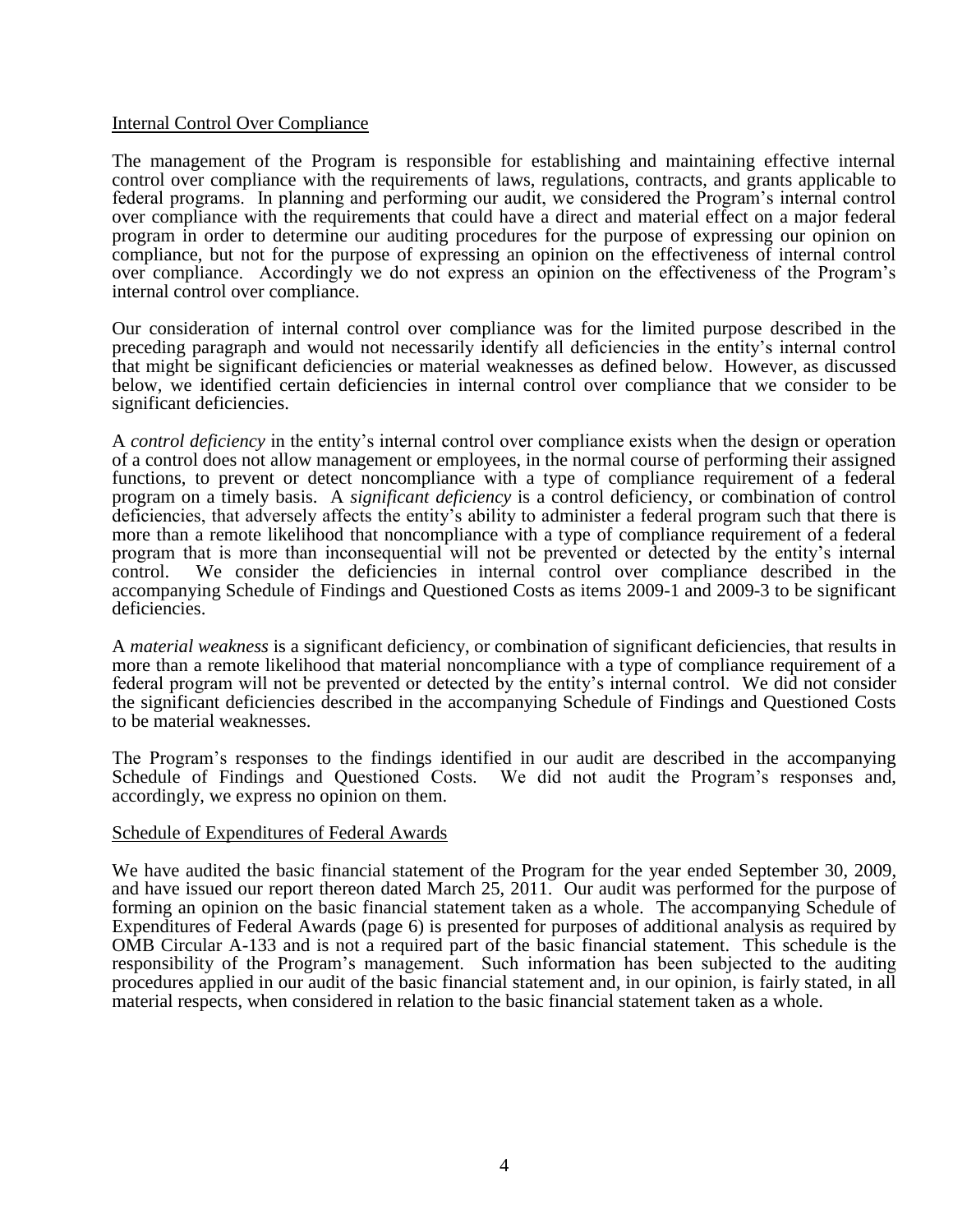This report is intended solely for the information and use of the management of the Program, federal awarding agencies, pass-through entities and the cognizant and other federal agencies and is not intended to be and should not be used by anyone other than these specified parties.

leloit Nach LP

March 25, 2011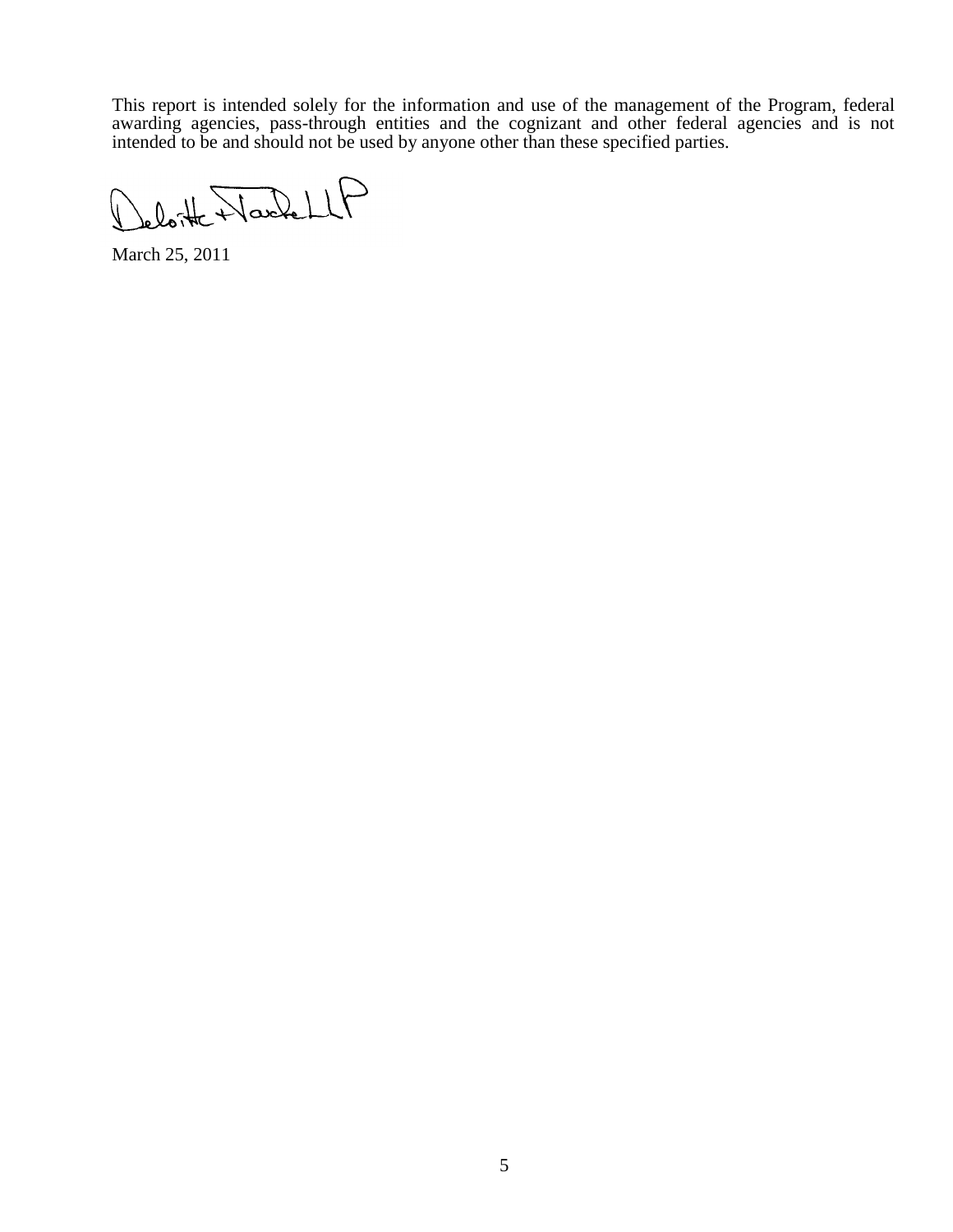Schedule of Expenditures of Federal Awards Year Ended September 30, 2009

|                                                                                   | Beginning<br><b>Fund Balance</b> | 2009<br><b>Funds</b><br>Received | 2009<br><b>Funds</b><br>Expended | Ending<br><b>Fund Balance</b> |
|-----------------------------------------------------------------------------------|----------------------------------|----------------------------------|----------------------------------|-------------------------------|
| U.S. Department of the Interior<br>CFDA #15.875                                   |                                  |                                  |                                  |                               |
| Funds received in a direct<br>capacity:                                           |                                  |                                  |                                  |                               |
| Operation of the Enewetak<br>Food<br>and<br>Agriculture<br><b>Support Program</b> | \$                               | 1 932 990                        | S.<br>1.932.990                  | \$                            |

See accompanying notes to schedule of expenditures of federal awards.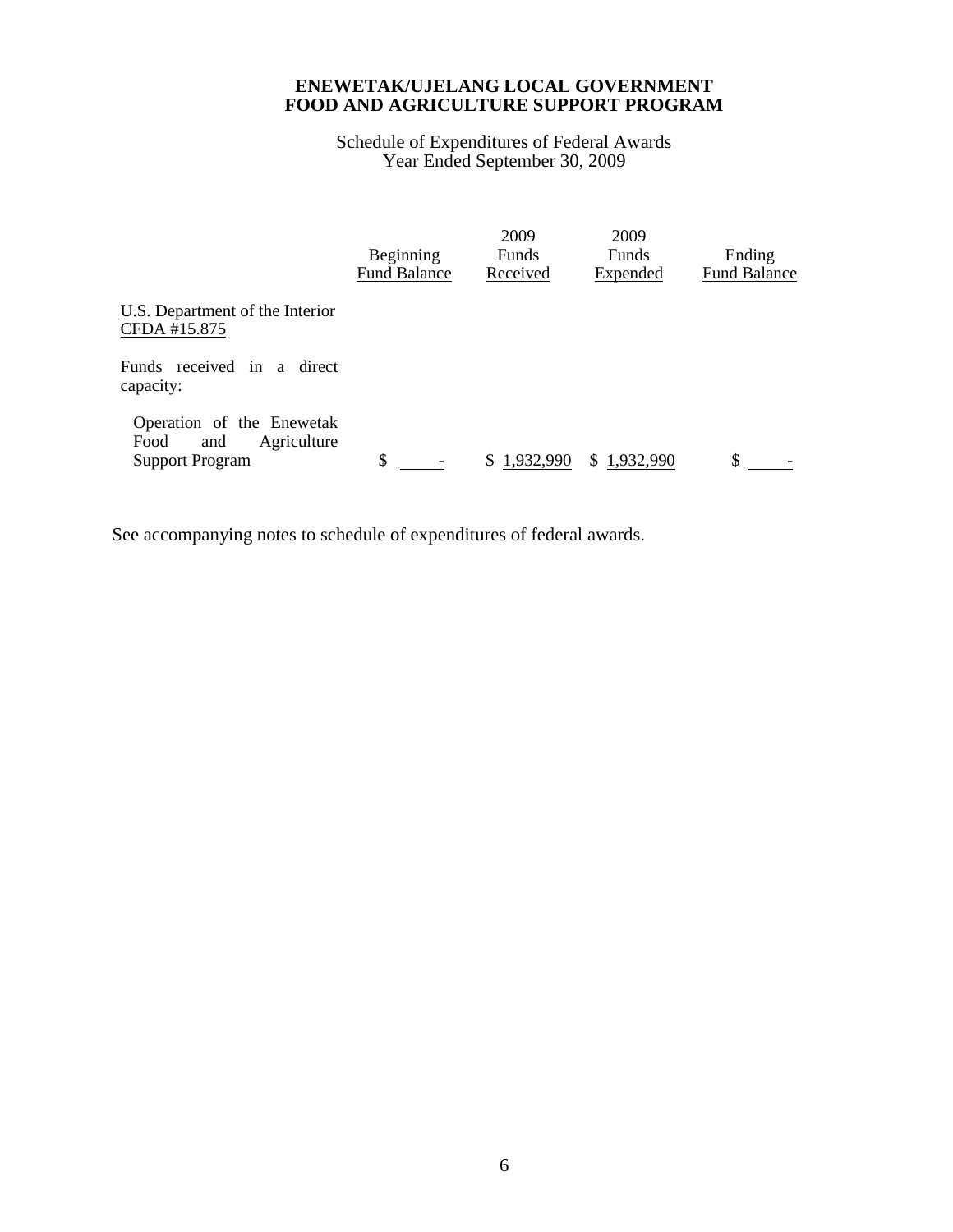Notes to Schedule of Expenditures of Federal Awards Year Ended September 30, 2009

## (1) Organization

The Program is the recipient of non-Compact of Free Association related funds received from the U.S. Department of the Interior. These funds must be expended in accordance with grant awards and are subject to general U.S. federal requirements, including OMB's Circular A-87 and Circular A-102.

## (2) Summary of Significant Accounting Policies

### a. Basis of Accounting

The accompanying Schedule of Expenditures of Federal Awards includes the federal grant activity of the Program and is presented on the modified accrual basis of accounting. The information in this schedule is presented in accordance with the requirements of OMB Circular A-133, *Audits of States, Local Governments and Non-Profit Organizations*.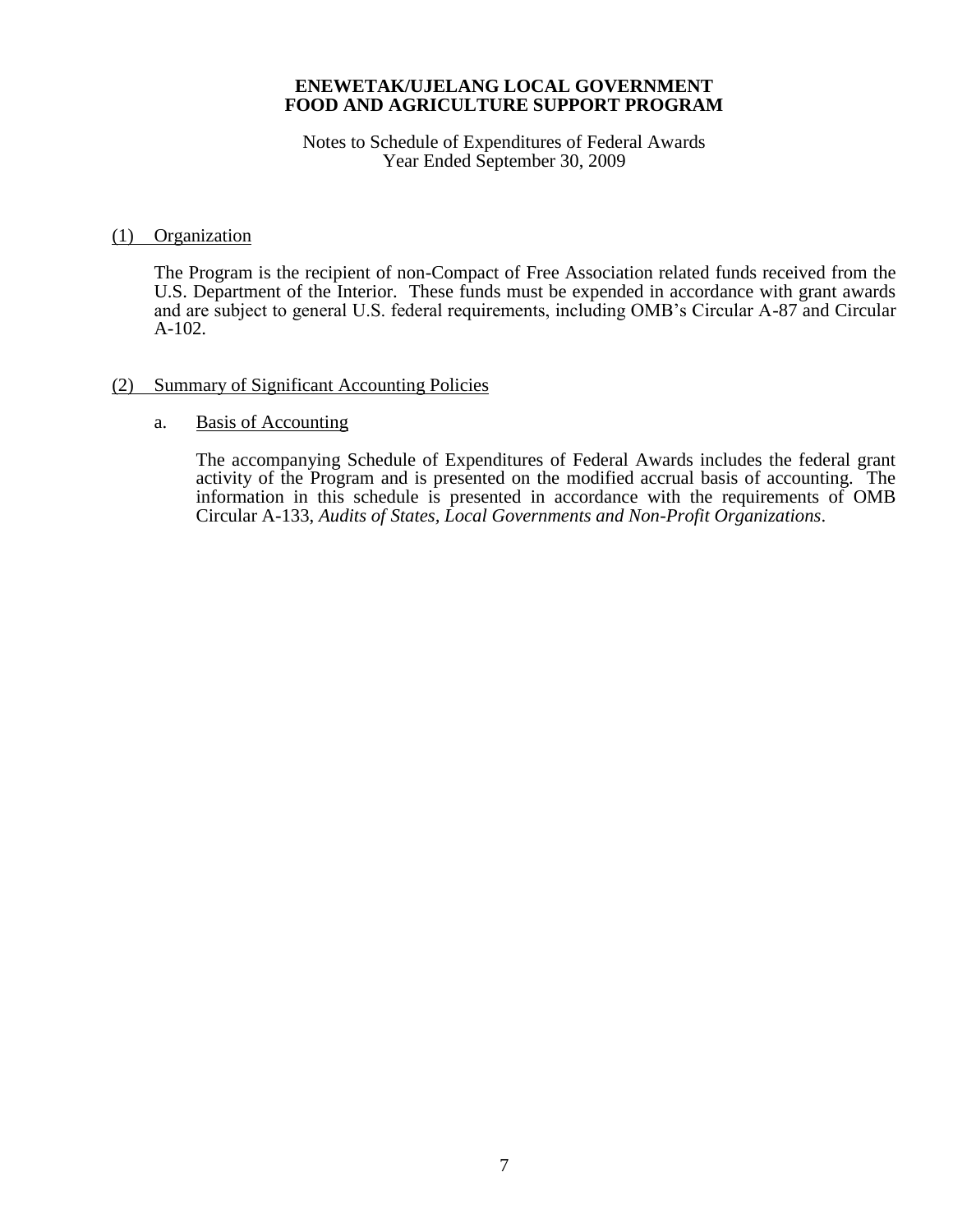Schedule of Findings and Questioned Costs Year Ended September 30, 2009

# **A. SUMMARY OF AUDITORS' RESULTS**

# **Section I - Summary of Auditor's Results**

# *Financial Statements*

|     | 1. Type of auditors' report issued:                                                                                          | Unqualified    |
|-----|------------------------------------------------------------------------------------------------------------------------------|----------------|
|     | Internal control over financial reporting:                                                                                   |                |
| 2.  | Material weakness(es) identified?                                                                                            | N <sub>0</sub> |
| 3.  | Significant deficiency (ies) identified that are not considered<br>to be material weakness(es)?                              | Yes            |
|     | 4. Noncompliance material to the financial statements noted?                                                                 | None reported  |
|     | <b>Federal Awards</b>                                                                                                        |                |
|     | Internal control over major programs:                                                                                        |                |
| 5.  | Material weakness(es) identified?                                                                                            | N <sub>0</sub> |
| 6.  | Significant deficiency (ies) identified that are not considered<br>to be material weakness(es)?                              | Yes            |
| 7.  | Type of auditors' report issued on compliance for major programs:                                                            | Unqualified    |
| 8.  | Any audit findings disclosed that are required to be reported in<br>accordance with section 510(a) of OMB Circular A-133?    | Yes            |
| 9.  | The Program's one major program was as follows:                                                                              |                |
|     | CFDA#<br>15.875<br><b>Name of Federal Program</b><br><b>Enewetak Food and Agriculture Support Program</b>                    |                |
| 10. | Dollar threshold used to distinguish between Type A and Type B<br>programs as those terms are defined in OMB Circular A-133: | \$300,000      |
| 11. | The Program qualified as a low-risk auditee as that term is defined<br>in OMB Circular A-133?                                | N <sub>o</sub> |
|     | <b>Section II - Financial Statement Findings</b>                                                                             |                |

### **Section II - Financial Statement Findings**

| Reference<br>Number | Findings                                                       | Refer<br>Page # |  |
|---------------------|----------------------------------------------------------------|-----------------|--|
| 2009-1<br>2009-2    | <b>Supporting Travel Report</b><br><b>Bank Reconciliations</b> | I ()            |  |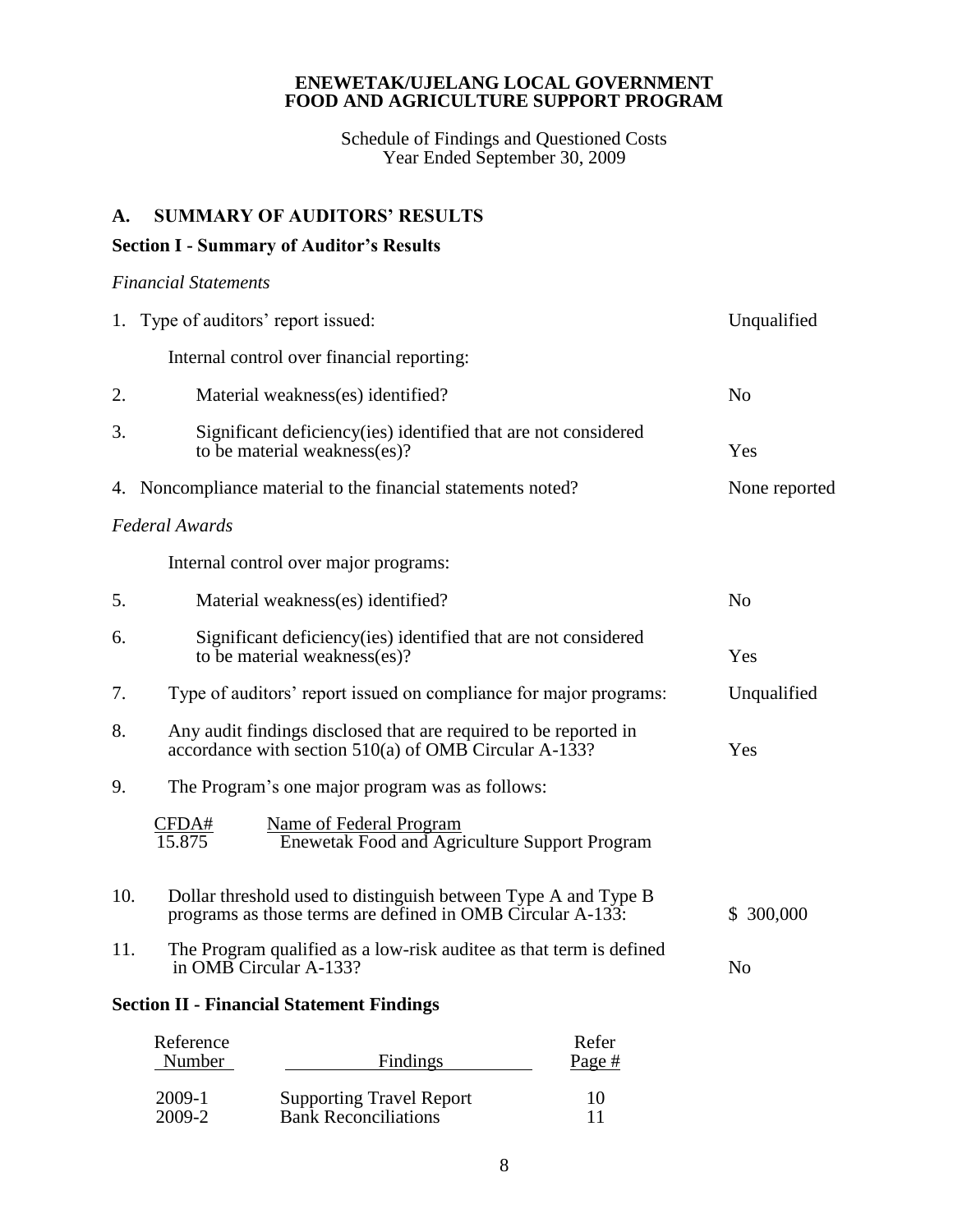Schedule of Findings and Questioned Costs, Continued Year Ended September 30, 2009

# **Section III - Federal Award Findings and Questioned Costs**

| Reference<br>Number | Findings                                    | Questioned<br>Costs | Refer<br>Page # |
|---------------------|---------------------------------------------|---------------------|-----------------|
| 2009-1              | <b>Allowable Costs/Cost Principles</b>      |                     |                 |
| 2009-3              | Procurement and Suspension and<br>Debarment | \$35,981            |                 |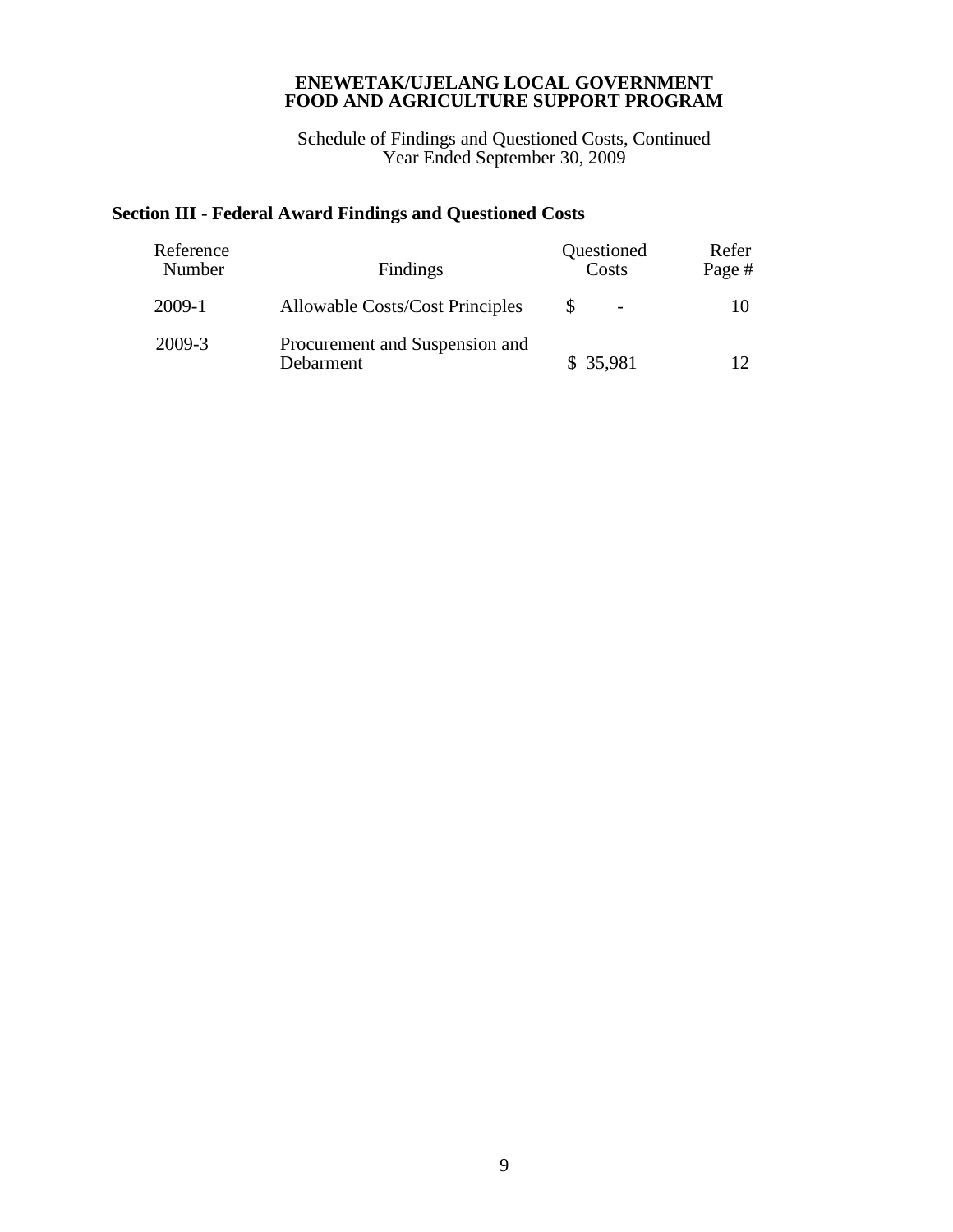Schedule of Findings and Questioned Costs, Continued Year Ended September 30, 2009

Finding No.: 2009-1<br>CFDA No.: 15.875 CFDA No.: Grantor Agency: U.S. Department of the Interior Program/Area: Allowable Costs/Cost Principles Questioned Costs: \$0

Supporting Invoice and Travel Reports

Criteria: Disbursements should be accompanied by valid vendor invoices, receipts or other equivalent documents to support validity of the underlying transaction. Travel related expenses should be supported by approved travel authorizations and trip reports to document the purpose and result of the trips attended for proper program evaluation.

Condition: Trip report for travel expenses of \$2,009 could not be located.

Cause: The cause of the above condition is the lack of adequate policies and procedures implemented to ensure that disbursements are adequately supported by vendor invoices, billings and trip reports.

Effect: Lack of supporting documentation would raise concerns as to compliance with the prescribed procurement process resulting to increased risks of unauthorized and invalid transactions being processed.

Recommendation: We recommend proper filing of appropriate documents to support program expenses.

Auditee Response and Corrective Action Plan:

Who: Neil Flores

What:

When: Immediately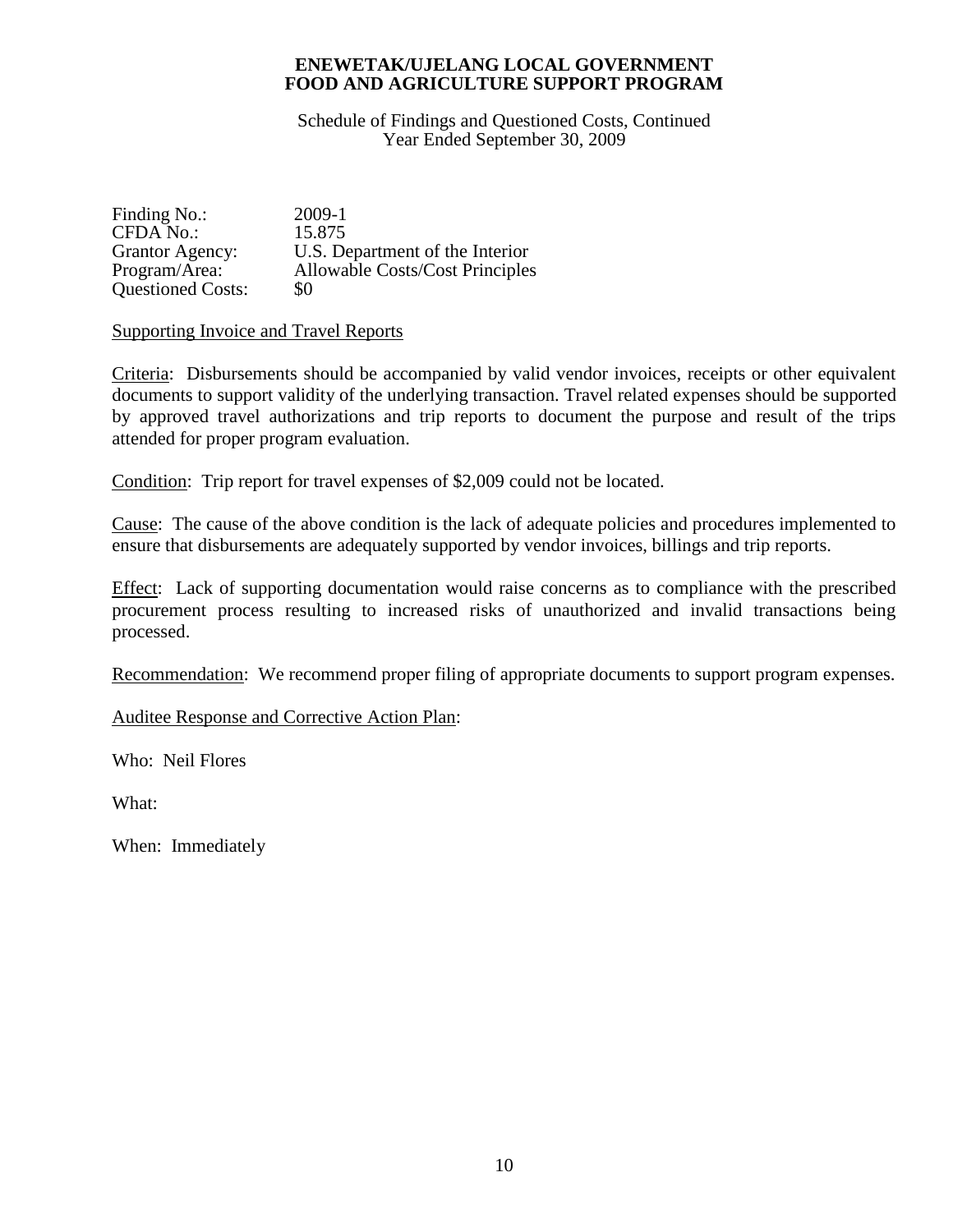Schedule of Findings and Questioned Costs, Continued Year Ended September 30, 2009

Finding No. 2009-2

Bank Reconciliations

Criteria: Bank reconciliations should be initialed by the preparer and reviewer.

Condition: Monthly bank reconciliations are not initialed by the preparer and reviewer.

Cause: The cause of the above condition is the lack of policies and procedures to ensure adequate segregation of duties pertaining to monthly bank reconciliations.

Effect: The effect of the above condition is potential misstatement of cash accounts.

Recommendation: We recommend that EULGOV adopt policies and procedures to ensure adequate segregation of duties pertaining to monthly bank reconciliations.

Prior Year Status: The lack of internal control over bank reconciliations was reported as a finding in the Single Audit of the Program for fiscal year 2008.

## Auditee Response and Corrective Action Plan:

Who: Neil Flores

What: Segregation of duties in the monthly bank reconciliation will be implemented. The bank reconciliation will be initialed by the preparer and reviewed and approved by myself.

When: Immediately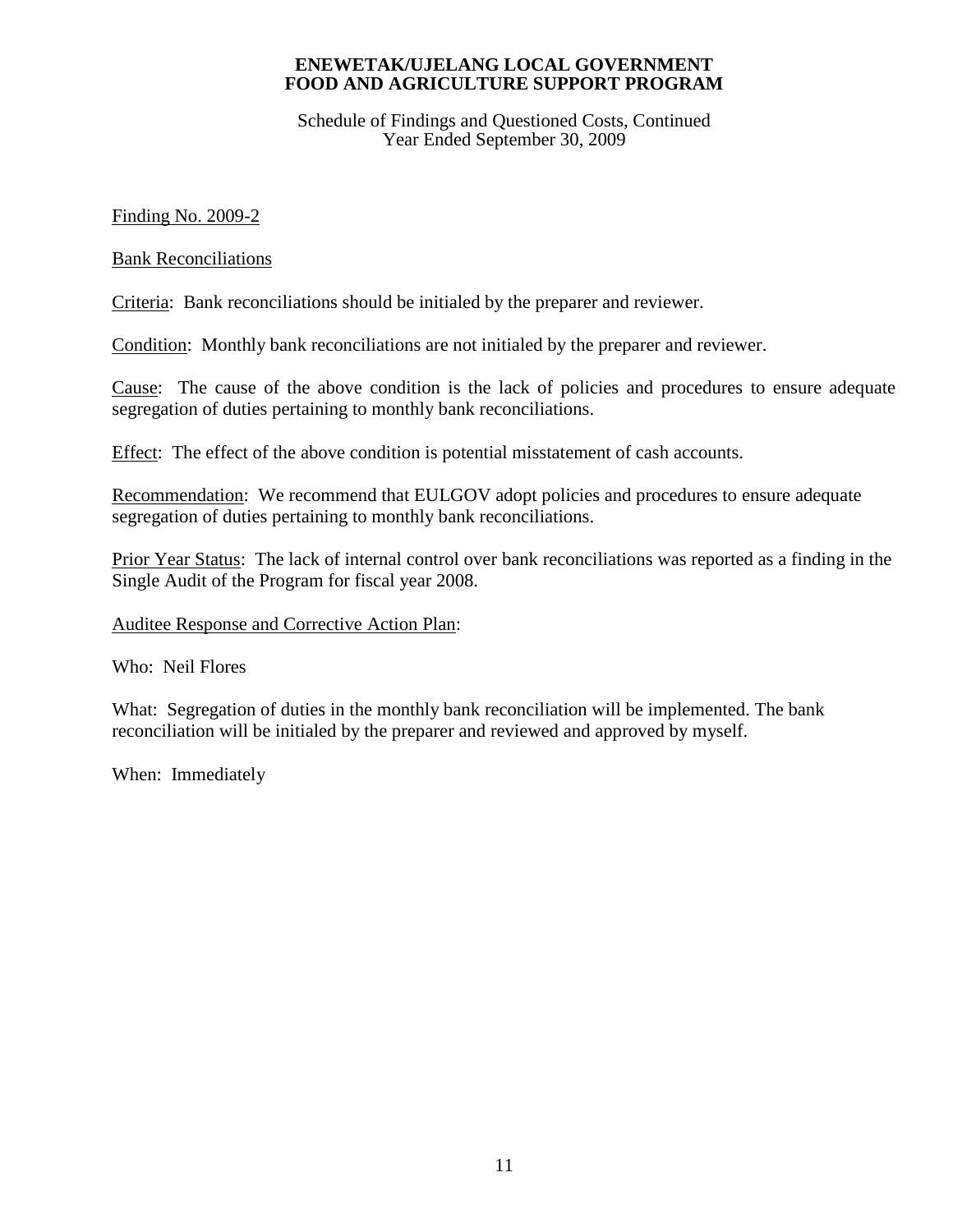Schedule of Findings and Questioned Costs, Continued Year Ended September 30, 2009

| Finding No.:             | 2009-3                                   |
|--------------------------|------------------------------------------|
| CFDA No.:                | 15.875                                   |
| <b>Grantor Agency:</b>   | U.S. Department of the Interior          |
| Program/Area:            | Procurement and Suspension and Debarment |
| <b>Questioned Costs:</b> | \$35,981                                 |

Criteria: Purchases less than \$100,000 require evidence of informal bidding procedures. For purchases greater than \$100,000, formal bidding procedures are required. Additionally, costs incurred for common or joint purposes should be allocated to the program based on a predetermined methodology.

Condition: Of thirty-one non-payroll expenditures tested, totaling \$1,160,028, procurement of services, supplies and equipment from vendors for the following items did not evidence adequate support of either informal or formal procurement procedures.

| Check # | Amount    |
|---------|-----------|
| 37803   | \$33,600  |
| 37726   | 2,381     |
|         | \$ 35,981 |

Cause: The cause of the above condition is the lack of support evidencing informal or formal procurement procedures for the procurement of goods and services.

Effect: The effect of the above condition is noncompliance with procurement procedures. Therefore, questioned costs result from this finding.

Recommendation: We recommend that EULGOV comply with requisite procurement standards.

Prior Year Status: The lack of informal procurement procedures was reported as a finding in the Single Audits of the Program for fiscal years 1994 through 1998 and 2003 through 2008.

Auditee Response and Corrective Action Plan:

Who: Neil Flores

What: Informal bidding procedure will be followed

When: Immediately